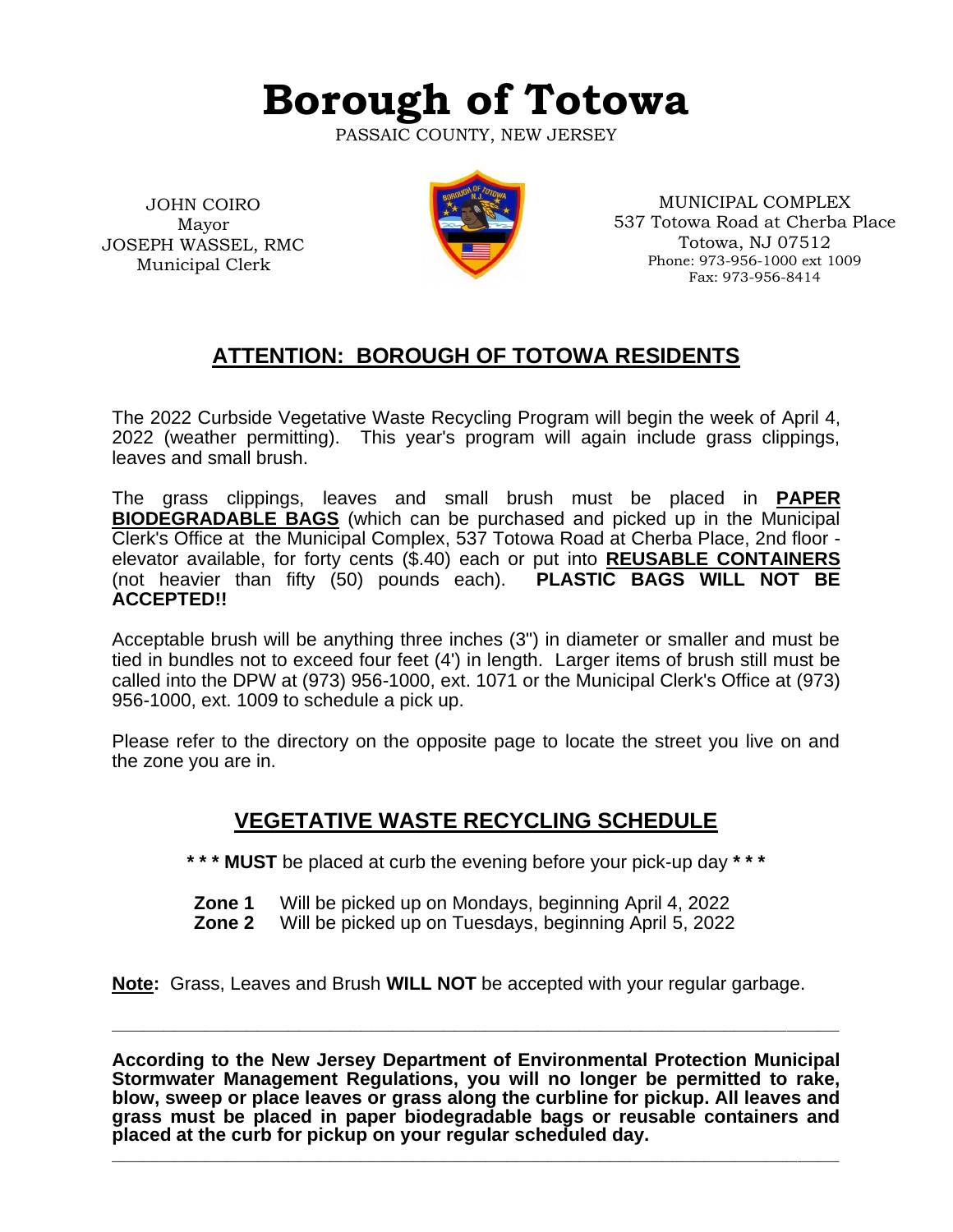Find your street (in the list below) to determine what zone you are in for curbside vegetative waste recycling pick up.

Acorn Street Garretson Avenue Roosevelt Avenue Garfield Place **Riverview Drive** 

## **ZONE 1**

Artillery Park Road **Glen Terrace** Glen Terrace **Glen Terrace** Rosalie Street Bogert Street Grant Avenue Grant Avenue **Grant Avenue** Roseda Drive Carr Place **Carr Place Harding Avenue** Harding Avenue Roseland Avenue Cedar Court **Court** Court **Knollwood Road Rutherford Court** Court Celia Street **Knox Terrace Celia Street St. James Place (3)** St. James Place (3) Cherba Place **Lackawanna Avenue** Cherba Place Sandra Drive Church Street **Lynden Place Church Street Shady Lane** Colonial Court **Colonial Court Colonial Court Colonial Court Colonial Court Colonial Court Colonial Court Colonial Court Colonial Court Colonial Court Colonial Court Colonial Court Colonial Court Colonial Court Colonial Co** Coolidge Avenue **Maple Lane** Maple Lane **Stanley Street** Craig Court **Craig Court** Craig Court Craig Court Craig Court Craig Court Craig Court Craig Court Craig Court Craig Court Craig Court Craig Court Craig Court Craig Court Craig Court Craig Court Craig Court Craig Court Crai Crescent Avenue Masklee Court Thistle Court Crews Street **Melissa Drive Crews Street** Vita Road DeNora Drive **Minnisink Road** Communisme Minnisink Road Vreeland Avenue Dewey Avenue **Mitchell Avenue (1)** Washington Place Duffus Avenue **Morris Canal Way** Morris Canal Way Meldon Court Dunkerly Street **Norwood Terrace** Norwood Terrace Norwood Terrace Network Street Floyd Drive **Pamela Drive Pamela Drive** Pamela Drive **Willow Court** Frances Street Peterson Road Wilson Avenue Furler Street **Redman Place Redman Place Redman Place Redman Place** Winifred Drive

Catherine Street Hillside Drive Rosengren Avenue(2) Crestwood Court **Crestwood Court** Meadow Drive **Netwood Court** 14 and 2008 Meadow Drive

- (1) Mitchell Avenue From Totowa Road to Union Boulevard.
- (2) Rosengren Avenue From Totowa Road to Union Boulevard.
- (3) St. James Place From Totowa Road to Union Boulevard.
- (4) Union Boulevard From Totowa Road to the Passaic River.

Commander's Lane Hydeway Drive \*\*\* Elm Street Lind Road

### **ZONE 2**

Anderson Avenue Fellner Place Lookout Point Trail Barnert Avenue Franklin Place Mitchell Avenue (5) Battle Ridge Trail **Battle Ridge Trail** Generals' Lane **Mountainview Court** Boyle Avenue **Gordon Avenue** Gordon Avenue Mountainwood Court Brookman Lane **Greene** Avenue **Greene** Avenue Murphy Court Bullens Avenue Hamilton Trail Patriots Trail Cambridge Avenue Haven Avenue Preakness Avenue Cannon Hill Trail **Cannon Hill Trail Court** Heritage Court **Raphael Road** Road Centennial Court **Court Highview Avenue** St. James Place (7) Chamberlain Avenue **Markt Election** Hobart Place **National Scrivens Street** Charles Street Hudson Avenue Shepherds Lane Claremont Avenue **Claremont Avenue** Huizenga Lane \*\*\* Stanford Court Columbus Avenue Huntington Terrace Stirling Terrace Congressional Lane **Independence Trail** Totowa Road Constitution Lane **Constitution Lane** Jefferson Place **Tracy Avenue** Continental Circle Killian Place Union Boulevard (8) Crosby Avenue Lafayette Circle Willard Avenue Cumberland Avenue Lewis Place William Place Dey Hill Trail **Deville Accord Liberty Ridge Trail** Norktown Lane Elizabeth Place **Lincoln Avenue** Lincoln Avenue **Young Avenue** 

Carroll Place **Exercise Set Accord** Hickory Hill Boulevard **Rosengren Avenue (6)** 

- (5) Mitchell Avenue From Totowa Road to Raphael Road.
- (6) Rosengren Avenue From Totowa Road to Greene Avenue.
- (7) St. James Place From Totowa Road to Raphael Road.
- (8) Union Boulevard From Totowa Road to Shepherds Lane.

**\*\*\*** Must be brought to Totowa Road.